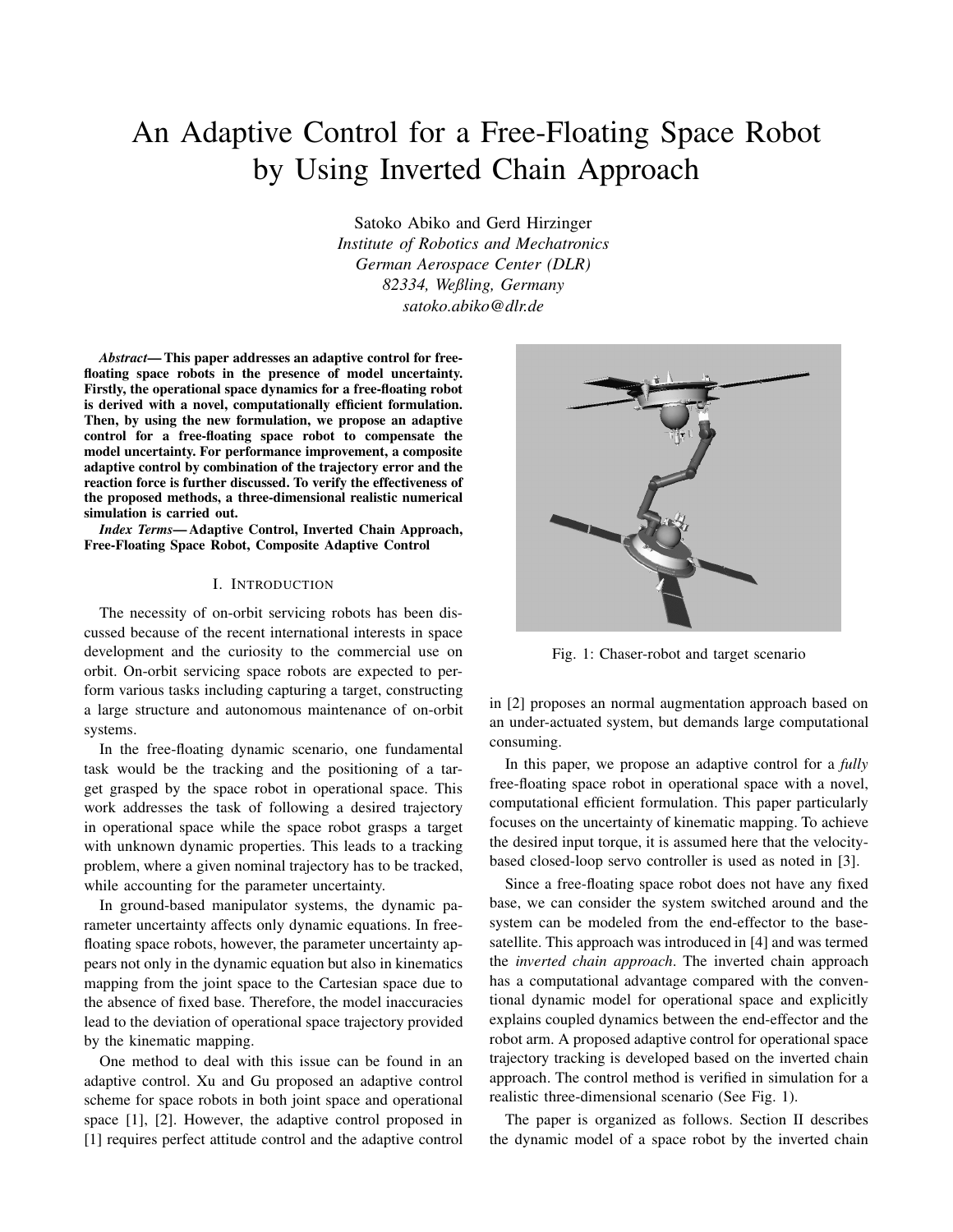approach. Section III discusses the operational space motion control for space robots based on the passivity theorem. Section IV proposes an adaptive control for trajectory tracking in operational space against parameter uncertainties. Section V derives an alternative adaptive control for performance improvement. Section VI illustrates the simulation results with a three-dimensional realistic model. The conclusions are summarized in Section VII.

#### II. MODELING AND EQUATIONS OF MOTION

This section introduces the model of a space robot. Since the focus of this research is on following a desired trajectory in operational space, it is convenient to refer to operational space schemes.

Due to the lack of a fixed base, one can model a freefloating space robots with two approaches. The general dynamic expressions of free-floating robots use linear and angular velocities of the base and the motion rate of each joint as generalized coordinates [5]. However, by considering the system switched around, modeled from the end-effector to the base, it can be represented by the motion of the end effector and that of the joints in the same structure as in the conventional expression. This scheme is termed the *inverted chain approach* in [4].

The following subsections explain the dynamic equations of the system in the inverted chain approach, for a serial rigid-link manipulator attached to a floating base, as shown in Fig. 2.

## *A. Equations of motion – Inverted chain approach*

Let us consider the linear and angular velocities of the end-effector,  $\dot{\boldsymbol{x}}_e = (\boldsymbol{v}_e^T, \boldsymbol{\omega}_e^T)^T \in R^{6 \times 1}$ , and the motion rate of the joints,  $\phi \in R^{n \times 1}$  as the generalized coordinates. The equations of motion are expressed in the following form:

$$
\begin{bmatrix}\n\boldsymbol{H}_{e} & \boldsymbol{H}_{em} \\
\boldsymbol{H}_{em}^{T} & \boldsymbol{H}_{m}\n\end{bmatrix}\n\begin{bmatrix}\n\ddot{x}_{e} \\
\ddot{\phi}\n\end{bmatrix} + \begin{bmatrix}\n\boldsymbol{c}_{e}(\boldsymbol{x}_{e}, \dot{\boldsymbol{x}}_{e}, \phi, \dot{\phi}) \\
\boldsymbol{c}_{m}(\boldsymbol{x}_{e}, \dot{\boldsymbol{x}}_{e}, \phi, \dot{\phi})\n\end{bmatrix} = \begin{bmatrix}\n\mathcal{F}_{e} \\
\boldsymbol{\tau}\n\end{bmatrix} + \begin{bmatrix}\n\boldsymbol{J}_{e}^{T} \\
\boldsymbol{J}_{m}^{T}\n\end{bmatrix}\mathcal{F}_{b}.
$$
 (1)

The symbols used here are listed in Table I.

In the case that  $\mathcal{F}_b$  is generated actively (*e.g.* jet thrusters or reaction wheels etc.), the system is called a *free-flying* robot. On the other hand, if no active actuators are applied on the base, the system is termed a *free-floating* robot. In this paper, we consider the *free-floating* robot.

# *B. Equations of motion in operational space*

The upper part of (1) clearly describes the equation of motion in operational space:

$$
\boldsymbol{H}_e \ddot{\boldsymbol{x}}_e + \boldsymbol{H}_{em} \ddot{\boldsymbol{\phi}} + \boldsymbol{c}_e = \mathcal{F}_e + \boldsymbol{J}_e^T \mathcal{F}_b \tag{2}
$$

In a free-floating space robot, only the joint motion can be considered as a generalized coordinate.

$$
\begin{aligned} \boldsymbol{H}_e \ddot{\boldsymbol{x}}_e + \boldsymbol{c}_e &= -\boldsymbol{H}_{em} \ddot{\boldsymbol{\phi}} + \mathcal{F}_e + \boldsymbol{J}_e^T \mathcal{F}_b \\ &= \mathcal{F}_i + \mathcal{F}_e + \boldsymbol{J}_e^T \mathcal{F}_b \end{aligned} \tag{3}
$$



Fig. 2: General model for a space robot

TABLE I: Main notations in dynamic equations

|                            | $H_e(x_e, \phi) \in R^{6 \times 6}$ : inertia matrix of the end-effector.                                                                        |
|----------------------------|--------------------------------------------------------------------------------------------------------------------------------------------------|
|                            | $\mathbf{H}_m(\mathbf{x}_e, \phi) \in R^{n \times n}$ : inertia matrix of the robot arm.                                                         |
|                            | $\boldsymbol{H}_{em}(\boldsymbol{x}_e, \boldsymbol{\phi}) \in R^{6 \times n}$ : coupling inertia matrix between<br>the end-effector and the arm. |
| $c_{\scriptscriptstyle e}$ | $\in R^{6\times 1}$ : non-linear velocity dependent<br>term on the end-effector.                                                                 |
| $\bm{c}_{m}$               | $\in R^{n\times 1}$ : non-linear velocity dependent<br>term of the arm.                                                                          |
| $\mathcal{F}_{e}$          | $\in R^{6\times 1}$ : force and moment exerted on the<br>end-effector.                                                                           |
| $\mathcal{F}_h$            | $\in R^{6\times 1}$ : force and moment exerted on the<br>base.                                                                                   |
|                            | $\in R^{n\times 1}$ : torque on the joints.                                                                                                      |

where  $\mathcal{F}_i = -\mathbf{H}_{em} \ddot{\phi}$  stands for a reaction force onto the end-effector due to the robot arm motion.

# *Remark 1:Input command for the operational space dynamics*

The right-hand side in (3) apparently shows the reaction or coupling effect due to the motion of the robot arm with joint acceleration expression. The torque control input does not appear explicitly in (3). Joint acceleration, however, can be achieved by velocity-based closed-loop servo controller straightforwardly as noted in [3]. Therefore, eq. (3) are convenient formulation for constructing a control strategy. Hereafter,  $\phi$  is considered as an input command to the system and the appropriate joint acceleration for proper control law is computed. Then, one can refer  $\mathcal{F}_i = -H_{em}\ddot{\phi}$ as a reaction force due to the motion of the robot arm, which can be used to analyze the influence of the parameter errors in section IV.

# *Remark 2:Linearity in the Dynamics Parameters*

The linearity of eq. (2) is one of the significant features in the articulated-body system. This characteristic is used for the following derivation of an adaptive control. Eq. (2) can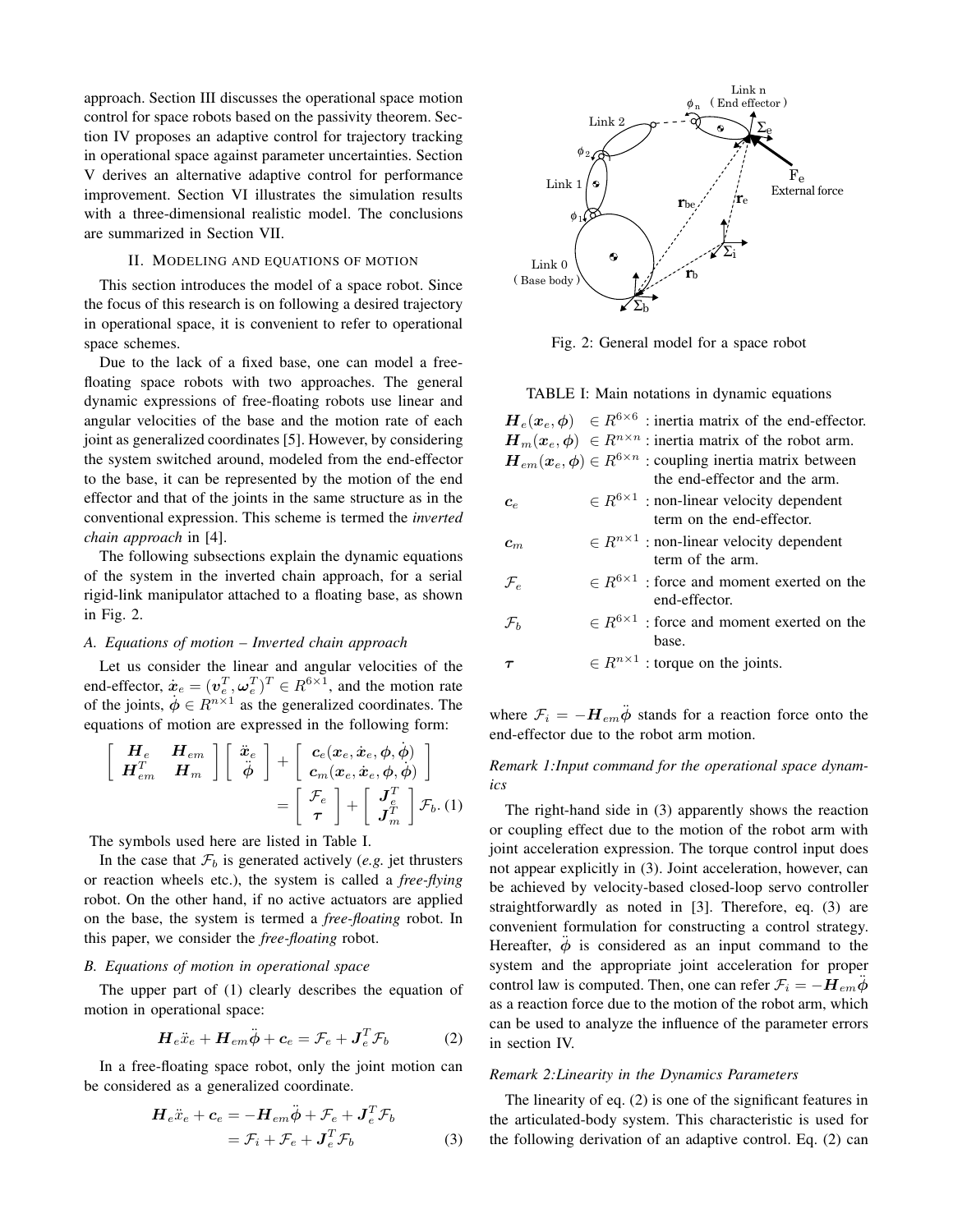be described by the sum of the equation of motion of each link as follows:

$$
\mathcal{F}_e = \frac{d}{dt}\mathcal{L}_e = \boldsymbol{H}_e \ddot{x}_e + \boldsymbol{H}_{em} \ddot{\boldsymbol{\phi}} + \boldsymbol{c}_e, \tag{4}
$$

$$
\mathcal{L}_e = \sum_{i=0}^n \left[ \begin{array}{c} m_i \dot{\boldsymbol{r}}_i \\ \boldsymbol{I}_i \boldsymbol{\omega}_i + \boldsymbol{r}_i \times m_i \dot{\boldsymbol{r}}_i \end{array} \right],
$$
 (5)

where  $I_i$ ,  $\omega_i$ ,  $m_i$  and  $r_i$  stand for the inertia matrix, angular velocity, mass and center of mass for the link *i*, respectively. Eq. (5), an integral form of the dynamic motion (4), expresses the total linear and angular momentum of the system. Then, once eq. (5) can be linearized with respect to a suitable set of dynamic parameters, the timederivative of (5), namely eq. (4) can be linear in terms of the dynamic parameters since the dynamic parameters are independent on the motion of the system. Through some calculations, eq. (5) is linearized in terms of a set of the dynamic parameters *a*.

$$
\mathcal{L}_e = \mathbf{y}(\mathbf{x}_e, \dot{\mathbf{x}}_e, \phi, \dot{\phi})\mathbf{a}.\tag{6}
$$

Since the set of the dynamic parameters *a* is *constant* and is not affected by the motion of the arm, eq. (4) can also be linear with respect to the dynamic parameters, and then eq. (4) can be expressed as a function of a proper set of dynamic parameters *a*.

$$
\mathcal{F}_e = \boldsymbol{H}_e \ddot{\boldsymbol{x}}_e + \boldsymbol{H}_{em} \ddot{\boldsymbol{\phi}} + \boldsymbol{c}_e = \boldsymbol{Y}(\boldsymbol{x}_e, \dot{\boldsymbol{x}}_e, \ddot{\boldsymbol{x}}_e, \boldsymbol{\phi}, \dot{\boldsymbol{\phi}}, \ddot{\boldsymbol{\phi}}) \boldsymbol{a}, (7)
$$

where  $Y$  stands for the time-derivative of  $y$ , which is a function of state values. This insight is significant to derive an adaptive control in Section IV. The choice of the regressor  $Y$  and the dynamic parameter vector  $a$  is generally arbitrary. In this paper, we assume that only a grasped target includes unknown dynamic parameters, and then the dynamic parameter vector  $\alpha$  is defined as an  $p$ dimensional vector containing the mass, center of mass, moment of inertia and product of inertia of the target:

$$
\mathbf{a} = (m, r_{gx}, r_{gy}, r_{gz}, I_{xx}, I_{yy}, I_{zz}, I_{xy}, I_{yz}, I_{zx})^T \quad (p = 10).
$$

### III. TRAJECTORY CONTROL IN OPERATIONAL SPACE

This section shows the trajectory controller in operational space for a free-floating space robot. The control law shown in this section is derived based on the passivity theorem [6].

## *A. Passivity based trajectory tracking control*

Let us define a reference output velocity and a reference output acceleration as follows:

$$
\begin{aligned} \boldsymbol{\eta} &= \dot{\boldsymbol{x}}_e^d + \boldsymbol{K}_v \widetilde{\boldsymbol{x}}_e, \\ \dot{\boldsymbol{\eta}} &= \ddot{\boldsymbol{x}}_e^d + \boldsymbol{K}_v \dot{\widetilde{\boldsymbol{x}}}_e, \end{aligned}
$$

where  $\widetilde{x}_e = x_e - x_e^d$ , in which  $x_e \in R^{6 \times 1}$  and  $x_e^d \in R^{6 \times 1}$ depict the output vector and the desired output, respectively.  $K_v \in R^{6 \times 6}$  is a strictly positive definite matrix. The reference error *s* between the reference output *η* and the actual velocity  $\dot{x}_e$  can be described by:

$$
\mathbf{s} = \boldsymbol{\eta} - \dot{\boldsymbol{x}}_e = \dot{\tilde{\boldsymbol{x}}}_e + \boldsymbol{K}_v \tilde{\boldsymbol{x}}_e. \tag{8}
$$

In the case without any parameter errors, the trajectory tracking control law can be determined by means of the feedback linearization as follows:

$$
\ddot{\boldsymbol{\phi}}^u = -\boldsymbol{H}_{em}^+(\boldsymbol{H}_e\dot{\boldsymbol{\eta}} + \boldsymbol{c}_e(\boldsymbol{x}_e, \boldsymbol{\eta}, \boldsymbol{\phi}, \dot{\boldsymbol{\phi}}) + \boldsymbol{\Lambda}\boldsymbol{s}),\qquad(9)
$$

where  $\Lambda \in R^{66}$  denotes a positive definite symmetric constant matrix.  $\{\cdot\}^u$  stands for the input command. Note that the control law (9) can be achieved under the condition when *Hem* is nonsingular. Since several researches have already been proposed the treatment of the singularity problem [7]– [9], it is out of focus in this paper.

## *B. Stability analysis*

The stability of the control law (9) can be analyzed by means of the Lyapunov direct method. Here, the following reference error energy is considered as a Lyapunov function:

$$
E(t) = \frac{1}{2} \boldsymbol{s}^T \boldsymbol{H}_e \boldsymbol{s}.
$$
 (10)

The time-derivative of *E* is given as:

$$
\dot{E}(t) = \mathbf{s}^{T} (\mathbf{H}_{e}\dot{\mathbf{s}} + \frac{1}{2}\dot{\mathbf{H}}_{e}\mathbf{s})
$$
(11)  

$$
= \mathbf{s}^{T} (\mathbf{H}_{e}\dot{\boldsymbol{\eta}} - \mathbf{H}_{e}\ddot{\mathbf{x}}_{e} + \frac{1}{2}\dot{\mathbf{H}}_{e}\mathbf{s})
$$

$$
= \mathbf{s}^{T} (\mathbf{H}_{e}\dot{\boldsymbol{\eta}} + \mathbf{H}_{em}\ddot{\boldsymbol{\phi}} + \mathbf{c}_{e}(\mathbf{x}_{e}, \dot{\mathbf{x}}_{e}, \boldsymbol{\phi}, \dot{\boldsymbol{\phi}}) + \frac{1}{2}\dot{\mathbf{H}}_{e}\mathbf{s}),
$$

Since the control command is expressed in eq. (9),  $\ddot{\phi} = \ddot{\phi}^u$ , (see. *Remark 1* in Sec. II), the derivation of  $E(t)$  results in:

$$
\dot{E}(t) = -s^T \Lambda s \le 0,\tag{12}
$$

Accordingly, the result of  $\dot{E}$  holds always semi-negative and the closed-loop system (2) with (9) is guaranteed to be asymptotically stable. The inequality (12) implies that the steady-state reference error *s* converges asymptotically to zero, which leads to the steady-state position error also converges to zero.

# IV. ADAPTIVE CONTROL

The previous section explained the trajectory control for a free-floating space robot based on the inverted chain approach on the assumption of no dynamic parameter errors. In practical situations, however, the robot arm handles various components whose dynamic properties are not known in advance. Those model inaccuracies may lead to the degradation of the control performance and the deviation of the trajectory tracking from the desired one.

This section proposes an adaptive control for a freefloating space robot against the parameter uncertainties.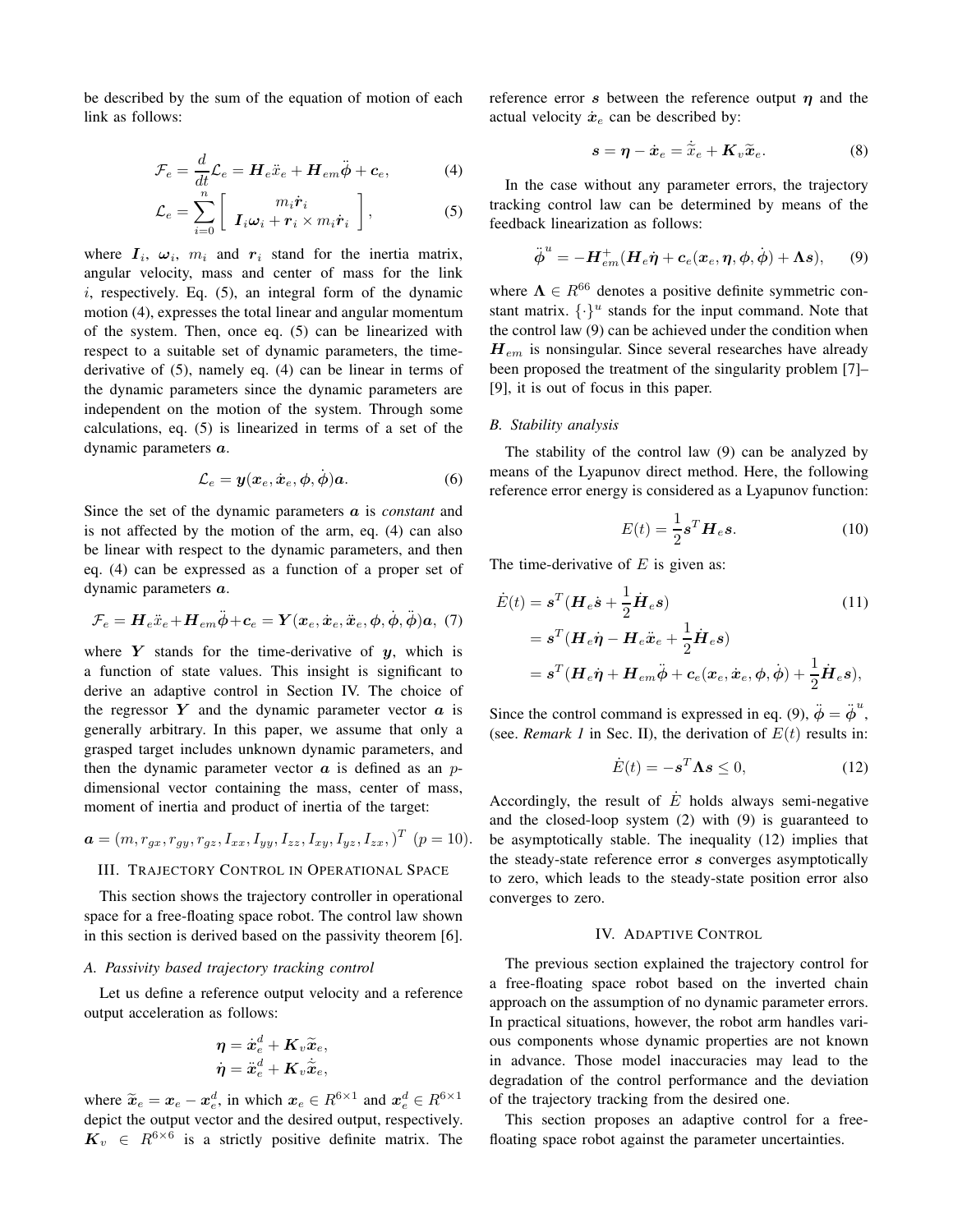#### *A. Influence of the dynamic parameter errors*

In the presence of dynamic parameter inaccuracies, the dynamic model in operational space can be described as follows:

$$
\widehat{\boldsymbol{H}}_e \ddot{\boldsymbol{x}}_e + \widehat{\boldsymbol{c}}_e = -\widehat{\boldsymbol{H}}_{em} \ddot{\boldsymbol{\phi}} = \widehat{\mathcal{F}}_i,\tag{13}
$$

where  $\widehat{\{\cdot\}}$  stands for the matrix including dynamic parameter errors. In analogy with (9), the control law derived from the dynamic model (13) becomes:

$$
\ddot{\phi}^u = -\widehat{\boldsymbol{H}}_{em}^{\dagger}(\widehat{\boldsymbol{H}}_e \dot{\boldsymbol{\eta}} + \widehat{\boldsymbol{c}}_e(\boldsymbol{x}_e, \boldsymbol{\eta}, \boldsymbol{\phi}, \dot{\boldsymbol{\phi}}) + \boldsymbol{\Lambda}\boldsymbol{s}). \qquad (14)
$$

The implementation of the input acceleration (14) to the dynamic system (2), the reaction force due to the motion of the robot arm  $F_i$  and the corresponding expected reaction force  $\hat{\mathcal{F}}_i$  has error  $\tilde{\mathcal{F}}_i$ :

$$
\widetilde{\mathcal{F}}_i = \mathcal{F}_i - \widehat{\mathcal{F}}_i \n= -H_{em}\ddot{\phi}^u + \widehat{H}_{em}\ddot{\phi}^u = -\widetilde{H}_{em}\ddot{\phi}^u,
$$
\n(15)

where  $\{\cdot\}$  stands for the error matrix. With the input acceleration (14), the reaction force  $\mathcal{F}_i$  can be described by the corresponding expected force  $\widehat{\mathcal{F}}_i$  and the error  $\widetilde{\mathcal{F}}_i$  as follows:

$$
\mathcal{F}_i = \hat{\mathcal{F}}_i + \tilde{\mathcal{F}}_i
$$
  
=  $\widehat{\mathbf{H}}_e \dot{\boldsymbol{\eta}} + \widehat{\mathbf{c}}_e + \mathbf{\Lambda} \boldsymbol{s} - \widetilde{\mathbf{H}}_{em} \ddot{\boldsymbol{\phi}}^u.$  (16)

Let us analyze here the stability of the system by means of the Lyapunov function (10). In the closed-loop system (2) with the controller (14), the time-derivative of the Lyapunov function (10) is given by:

$$
\dot{E}(t) = \mathbf{s}^{T} (\mathbf{H}_{e}\dot{\boldsymbol{\eta}} + \mathbf{H}_{em}\ddot{\boldsymbol{\phi}} + \mathbf{c}_{e} + \frac{1}{2}\dot{\mathbf{H}}_{e}\mathbf{s})
$$
\n
$$
= \mathbf{s}^{T} (\widetilde{\mathbf{H}}_{e}\dot{\boldsymbol{\eta}} + \widetilde{\mathbf{c}}_{e} + \widetilde{\mathbf{H}}_{em}\ddot{\boldsymbol{\phi}}^{u} - \mathbf{\Lambda}\mathbf{s}). \tag{17}
$$

where *Remark 1* is used, namely  $\ddot{\phi} = \ddot{\phi}^u$ . As mentioned in *Remark 2*, the dynamic system is able to be linearized with the vector of dynamic parameters *a* and the regressor *Y* . Then, the above time-derivative can be rewritten by:

$$
\dot{E}(t) = \mathbf{s}^T (\mathbf{Y}\widetilde{\mathbf{a}} - \mathbf{\Lambda}\mathbf{s}), \tag{18}
$$

where  $\tilde{a} = a - \hat{a}$  denotes the parameter estimation error vector. *a* is an *p*-dimensional vector containing the unknown dynamic parameters and  $\hat{a}$  is its estimate. The above equality indicates that each component  $\Lambda_i$  in the gain matrix  $\Lambda$  needs to meet the following condition in order to obtain the robust system against the model inaccuracies:

$$
\Lambda_i \ge \mathbf{Y}\widetilde{\mathbf{a}} + \mu_i, \ (i = 1 \cdots p) \tag{19}
$$

where the constant  $\mu_i$  is strictly positive. As long as the above condition holds, the controller (14) is robust against the parameter inaccuracies and the tracking error converges to zero.



Fig. 3: Control diagram for adaptive trajectory tracking control in operational space

# *B. Adaptive controller design*

Equation (17) suggests two solutions to compensate the parameter uncertainty in the system. One is the improvement of the robustness in the control law (14) with proper design of the gain matrix as shown in (19). The other is to adjust the dynamic parameter itself during the operation, which is called an *adaptive control* [10] [11].

This section proposes an adaptive control in the case without any knowledge of the dynamic parameter in advance, such that the space robot grasps a target whose dynamic parameters is unknown.

Let us consider the following Lyapunov function described with the sum of the reference error energy of the system (10) and the potential energy due to the model uncertainties:

$$
V(t) = E(t) + \frac{1}{2}\tilde{\mathbf{a}}^T \mathbf{\Gamma}^{-1} \tilde{\mathbf{a}},
$$
 (20)

where  $\mathbf{\Gamma} \in R^{p \times p}$  is a positive definite matrix. The timederivative of (20) becomes:

$$
\dot{V}(t) = -s^T \Lambda s + \tilde{a}^T (\boldsymbol{Y}^T s + \boldsymbol{\Gamma} \dot{\tilde{a}}). \tag{21}
$$

This suggests the following condition should be met to guarantee the system stability,

$$
\mathbf{Y}^T \mathbf{s} + \mathbf{\Gamma} \dot{\tilde{\mathbf{a}}} = 0. \tag{22}
$$

Then, the following adaptive control law is derived:

$$
\dot{\tilde{a}} = -\Gamma^{-1} Y^T s,\tag{23}
$$

where  $\tilde{a} = a - \hat{a}$  and the parameter vector *a* is constant.

Consequently, the time-derivative of the Lyapunov function results in:

$$
\dot{V}(t) = -s^T \Lambda s \le 0. \tag{24}
$$

The inequality (24) indicates the reference error *s* converges asymptotically to zero if and only if  $\tilde{x}_e \rightarrow 0$  and  $\tilde{x}_e \rightarrow 0$ . Accordingly, the control law for the trajectory tracking in operational space (14) and the adaptation law (23) yield a stable adaptive controller. Fig. 3 shows the control diagram for the proposed adaptive control.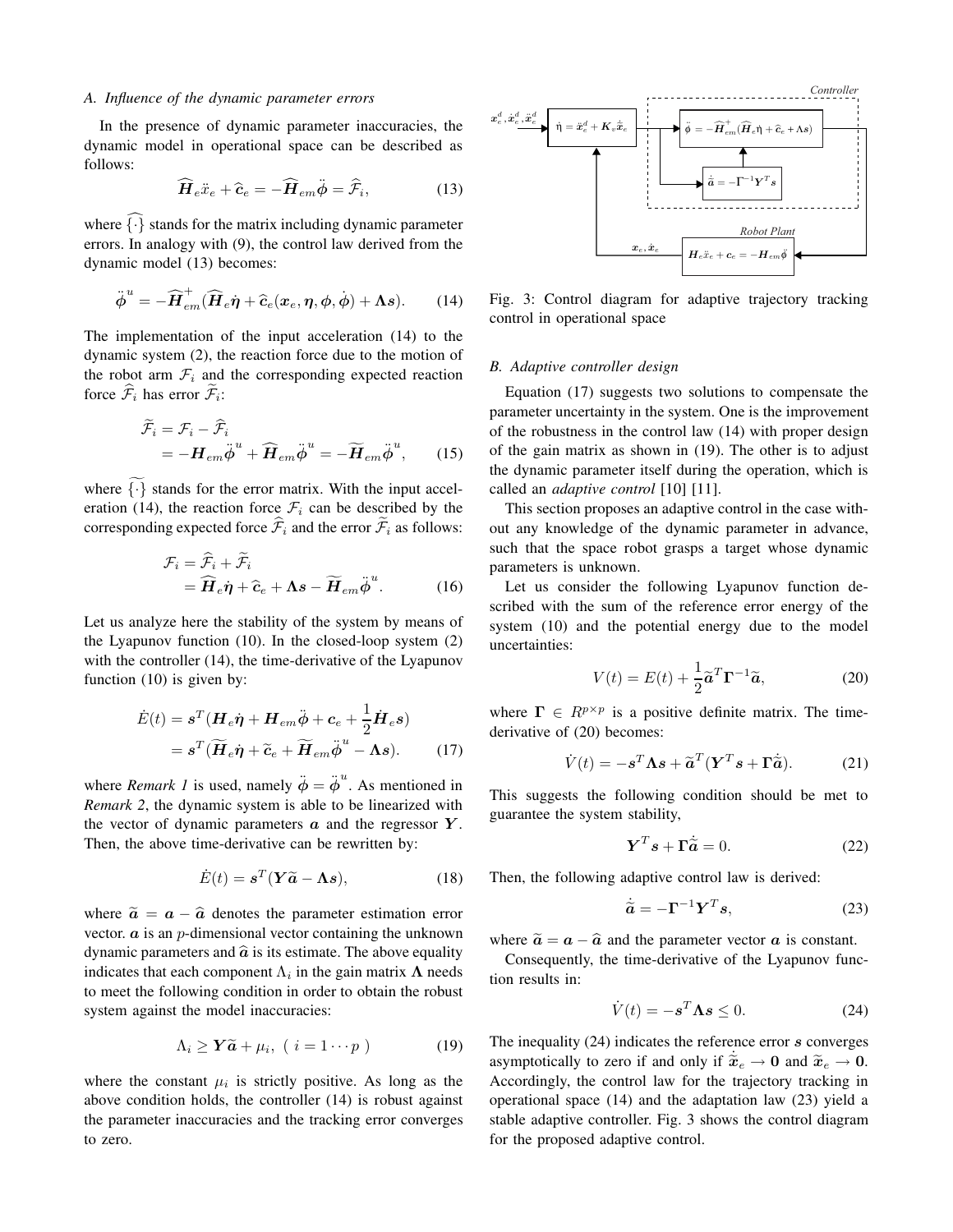#### V. COMPOSITE ADAPTIVE CONTROL

The adaptive controller developed in the previous section uses the tracking error to extract the parameter information. To obtain the parameter information, however, one can find various candidates [12]. One possible candidate is the prediction error, which is generally used for parameter estimation. In this section, an alternative adaptive control law is presented, which is developed with the combination of the tracking error and the reaction force as the prediction error. Here the reaction forces due to the motion of the robotarm is supposed to be measured by the force/torque sensor attached on the end-effector, to which the target is attached. The measurement values are used for parameter adaptation together with the nominal adaptive control law (23).

In analogy with Section II, the reaction forces on the endeffector is able to be linearized with a proper set of the dynamic parameters *a* as  $\mathcal{F}_e^{F/T} = \mathbf{W} \mathbf{a}$  and its prediction error can be described as  $\widetilde{\mathcal{F}}_e^{F/T} = W\widetilde{a}$ , where *W* stands for the regressor. The detail derivation is omitted in this paper.

Then, the adaptive control law (23) is extended to the following expression combined with the tracking error and the predicted reaction force error:

$$
\dot{\tilde{a}} = -\Gamma^{-1} \{ \boldsymbol{Y}^T \boldsymbol{s} + \boldsymbol{W}^T \boldsymbol{R} \tilde{\mathcal{F}}_e^{F/T} \}, \qquad (25)
$$

where  $\mathbf{R} \in \mathbb{R}^{6 \times 6}$  is a uniformly weighting matrix. Eq. (25) can be rewritten as:

$$
\dot{\tilde{a}} + \Gamma^{-1} W^T R W \tilde{a} = -\Gamma Y^T s, \qquad (26)
$$

which indicates a time-varying low-pass filter and that parameter and tracking error convergence in composite adaptive control can be smoother and faster than the nominal adaptive control only.

To analyze the stability of the system applied the above composite adaptive control law and the trajectory tracking control, the Lyapunov function (20) is considered again. The time-derivative of (20) is derived as (21). Since the adaptive control law is determined by (25), substitution of (25) into (21) leads to the following inequality:

$$
\dot{V}(t) = -s^T \Lambda s - \tilde{a}^T W^T R W \tilde{a} \le 0, \qquad (27)
$$

which describes that the reference error *s* and the prediction error asymptotically converge to zero if the desired trajectories are bounded. If the trajectories are persistently exciting and uniformly continuous, the estimated parameters converge asymptotically to the real ones.

#### VI. SIMULATION STUDY

This section presents the numerical simulation results of a realistic three-dimensional model as shown in Fig. 1. In this simulation, the chaser-robot is assumed to track a given trajectory while it grasps firmly a target including unknown dynamic properties. The initial total linear and angular momentum for whole system are supposed to be zero in the simulation. The chaser robot has a 7 DOF manipulator

TABLE II: Dynamic parameters for a chaser-robot

|      | [kg]<br>mass | $I_{xx}[kgm^2]$ $I_{yy}[kgm^2]$ | $I_{zz}$ [kgm <sup>21</sup> ] |
|------|--------------|---------------------------------|-------------------------------|
| Base | 140          | 20.0                            | $-1$                          |
|      |              |                                 |                               |

|           | mass<br> ka | $I$ [kgm <sup>2+</sup> |
|-----------|-------------|------------------------|
| Each Link |             |                        |

TABLE III: Dynamic parameters for a target

| [kg]<br>mass | $I_{xx}[kgm^2]$ | $I_{yy} [kgm^2]$ | $I_{zz}$   $kgm^2$ |
|--------------|-----------------|------------------|--------------------|
|              |                 |                  |                    |

mounted on the base satellite, whose dynamic parameters are shown in Table II. The robot arm has one redundancy with respect to the end-effector motion, then the null-space can be used for an additional task. In the simulation examples, the target parameters of the planned motion are supposed to be zero, while those of the controlled motion in Table III, giving the extent of uncertainty introduced in the system.

The adaptation gain  $\Gamma$  in eq. (23) is determined by:

$$
\Gamma = diag([5 \times 10^3, 10, 10, 10, 5 \times 10^2, 5 \times 10^2, 5 \times 10^2, 5 \times 10^2, 5 \times 10^{-4}, 5 \times 10^{-4}, 5 \times 10^{-4}]).
$$

The control gains  $\Lambda$  and  $K_v$  in eq. (14) are set to be:

$$
\Lambda = diag([20, 20, 20, 3000, 3000, 3000]),
$$
  

$$
K_v = diag([10, 10, 10, 1000, 1000, 1000]).
$$

The weighing matrix  $R$  in the composite adaptive control (25) is determined as:

$$
R = diag([ 0.5, 0.5, 0.5, 0.5, 0.5, 0.5 ]).
$$

Figures 4 and 5 illustrate the desired and actual trajectories in Cartesian space. Fig. 4 shows the case with parameter deviations but without adaptive control. Fig. 5 shows the case with adaptive control (21). The left graphs depict the trajectory in xy plane and the right graphs show the trajectory in xz plane in Cartesian space. In the graphs, the solid line depicts the desired trajectory and the dashed line depicts the actual trajectory, respectively. It is clearly observed that the end effector follows the trajectory when the adaptive control is activated, even though the parameter deviations exist, while in the case without adaptive control law, the end effector deviates the desired trajectory, due to the model errors. Fig. 6 depicts the typical examples for the parameter adaptation process when the adaptive control law is applied. Note here that the adjusted dynamic parameters do not have to converge to the real ones since the demanded task is to follow a given trajectory. If one would like to identify real values, the persistent excitation of the input command is required.

Furthermore, the composite adaptive control (25) is verified in the same condition. The actual trajectory follows the desired one as well as the normal adaptive control (23). However, the tracking error is improved since more information